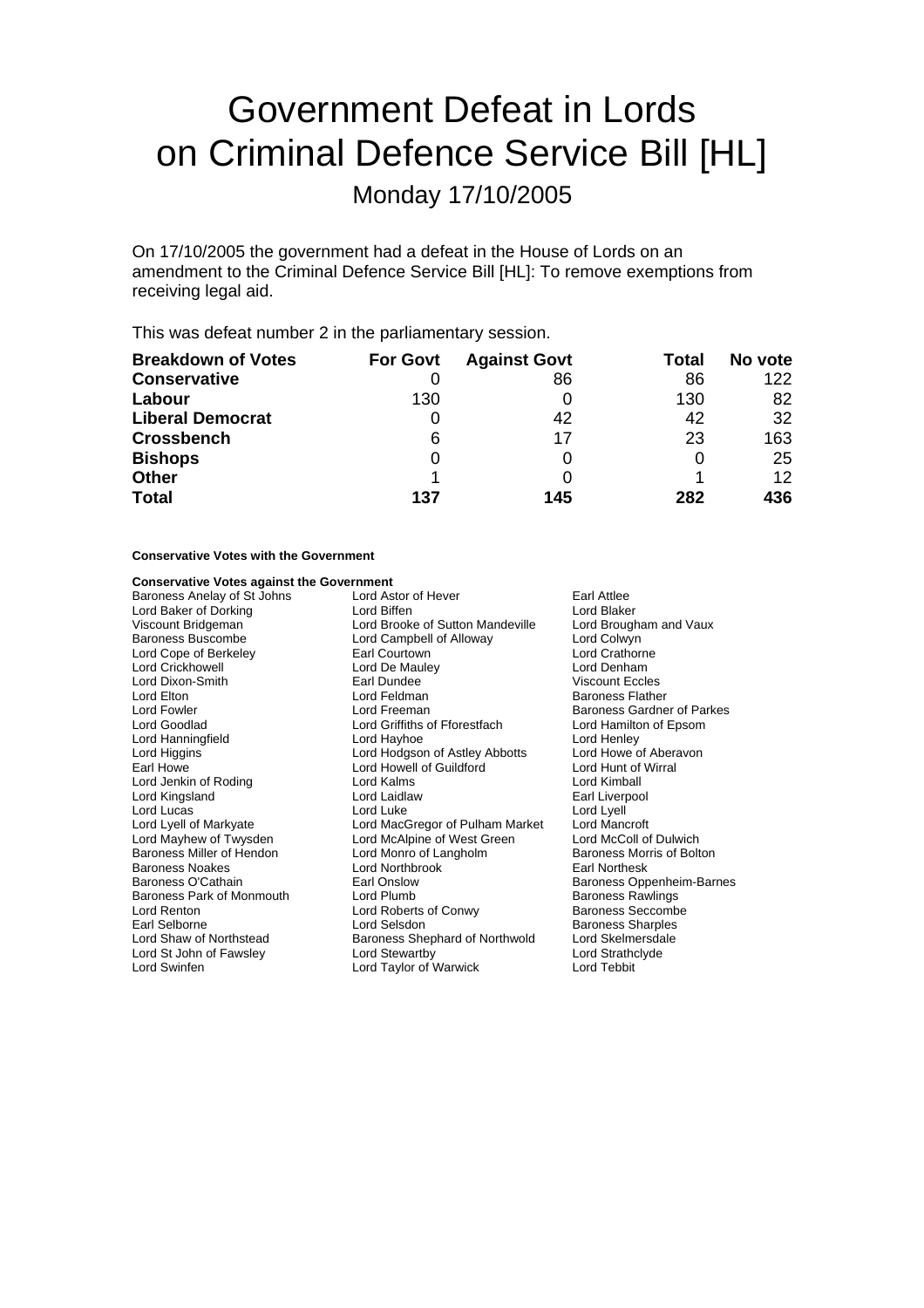Viscount Trenchard **Viscount Ullswater** Viscount Ullswater **Lord Waddington**<br>
Lord Wakeham **Lord Windlesham** Lord Wakeham

#### **Labour Votes with the Government**

Baroness Adams of Craigielea Lord Adonis<br>
Lord Anderson of Swansea Baroness Andrews<br>
Lord Anderson of Swansea Baroness Andrews Baroness Amos<br>
Lord Archer of Sandwell **Baroness Ashton of Upholland** Lord Bach<br>
Lord Archer of Sandwell **Baroness Ashton of Upholland** Lord Bach Lord Archer of Sandwell **Baroness Ashton of Upholland** Lord Bach<br>
Lord Barnett Lord Bach Lord Bassam of Brighton Lord Berkelev Lord Bernstein of Craigweil Lord Bhattacharyya Lord Bilston Baroness Blood **Exercise Servert Conducts** Lord Borrie Corrie Lord Brooke of Alverthorpe<br>
Lord Brookman **Lord Campull** Lord Campbell-Savours Lord Carter of Coles Lord Brookman **Lord Campbell-Savours**<br>
Lord Carter **Campbell**<br>
Lord Christopher Lord Carter Lord Christopher Lord Christopher Lord Clark of Windermere<br>
Baroness Clark of Calton Lord Clarke of Hampstead Lord Clinton-Davis Baroness Cohen of Pimlico **Baroness Corston** Baroness Cawley<br>Baroness David Baroness Corston Baroness Coldham **Baroness Corstoness Corstoness** Coity Baroness Dean of Thornton-le-Fylde Lord Desai<br>Lord Elder Lord Evans of Parkside Lord Elder Lord Evans of Parkside Lord Evans of Temple Guiting<br>Lord Falconer of Thoroton Baroness Farrington of Ribbleton Lord Faulkner of Worcester Lord Falconer of Thoroton Baroness Farrington of Ribbleton Lord Faulkner of Worceste<br>Lord Filkin Lord Foulkes of Cumnock Lord Filkin Lord Foster of Bishop Auckland<br>Lord Fyfe of Fairfield Lord Baroness Gale Lord Giddens **Baroness Goudie** Baroness Gould of Potternewton<br>
Lord Gould of Brookwood Lord Graham of Edmonton Lord Grantchester Lord Gould of Brookwood Lord Graham of Edmonton<br>Lord Grocott Lord Harrison Lord Haskel Lord Haworth Lord Haworth Charless Hayman<br>Baroness Hilton of Eggardon Baroness Hollis of Heigham Lord Howarth of Newport Baroness Hilton of Eggardon Baroness Hollis of Heigham Lord Howarth Cord Howarth Cord Hovle<br>Baroness Howells of St Davids Lord Howie of Troon Cord Hovle Baroness Howells of St Davids Lord Howie of Troon Lord Hoyle<br>Lord Irvine of Lairn Baroness Jay of Paddington Lord Jones Lord Irvine of Lairg **Baroness Jay of Paddington** Lord Jordan **Lord Lord Judd** Lord The Shaws Lord Jordan Baroness Kennedy of The Shaws<br>
Lord King of West Bromwich Lord Kirkhill Lord Cord Lea of Crondall Lord King of West Bromwich Lord Kirkhill<br>
Lord Lipsey Baroness Lockwood Lord Lipsey **Baroness Lockwood** Lord Macdonald of Tradeston<br>
Lord MacKenzie of Culkein **Lord Mackenzie of Framwellgate** Lord Mason of Barnsley Baroness McDonagh **Baroness McIntosh of Hudnall** Lord McIntosh of Haringey<br>
Lord McKenzie of Luton **Baroness McIntosh of Hudnall** Lord Mitchell Lord McKenzie of Luton Lord Merlyn-Rees Lord Mitchell<br>
Lord Moonie Cord Merlyn-Rees Lord Merlyn Baroness Morgan of Drefelin Lord Moonie **Baroness** Morgan of Huyton Lord Morgan Lord Morris of Manchester Lord Morris of Aberavon Baroness Nicol **Lord O'Neill of Clackmannan** Baroness Pitkeath<br>Lord Plant of Highfield **Baroness Prosser**<br>Lord Ponsonby of Shulbrede Baroness Prosser Lord Plant of Highfield Lord Ponsonby of Shulbrede Baroness Prosser<br>
Lord Prys-Davies Caroness Ramsay of Cartvale Baroness Rendell of Babergh Lord Rowlands **Baroness Royall of Blaisdon** Lord Sainsbury of Turville<br>Baroness Scotland of Asthal **Lord Sewel** Lord Sewel Viscount Simon Baroness Scotland of Asthal Lord Sewel<br>
Lord Sname Lord Stone of Blackheath Lord Stratford<br>
Lord Stratford Baroness Symons of Vernham Dean Baroness Taylor of Bolton Lord Taylor of B<br>Lord Temple-Morris Baroness Thornton Lord Tomlinson Lord Temple-Morris **Baroness Thornton Corp.**<br>Cord Triesman Lord Truscott Lord Turnberg Baroness Turner of Camden Lord Warner **Constructs Charles Baroness Warwick of Undercliffe** Baroness Whitaker<br>
Lord Whitty **Constructs Charles Constructs Constructs** Cord Winston Lord Woolmer of Leeds

Lord Bassam of Brighton<br>Lord Bhattacharyya Lord Clarke of Hampstead Lord Clinton-Davis<br>Baroness Corston Clarke Baroness Crawley Lord Davies of Oldham Lord Davies of Coldham Lord Davies of Coity<br>
Lord Drayson Lord Fyfe of Fairfield Baroness Gale Baroness Gibson of Market Rasen Lord Mackenzie of Framwellgate Baroness Ramsay of Cartvale Lord Stone of Blackheath Lord Stratford<br>
Baroness Taylor of Bolton Lord Taylor of Blackburn Lord Williams of Elvel

Lord Hart of Chilton Lord Tunnicliffe<br>Baroness Uddin

**Labour Votes against the Government**

#### **Liberal Democrat Votes with the Government**

**Liberal Democrat Votes against the Government** Lord Avebury Lord Average Character Baroness Barker<br>Baroness Bonham-Carter of Yarnbury Lord Bradshaw Charles Barker Baroness Bonham-Carter of Yarnbury Lord Bradshaw Lord Dholal<br>Lord Dykes Baroness Falkner of Margravine Lord Fearn

Baroness Falkner of Margravine